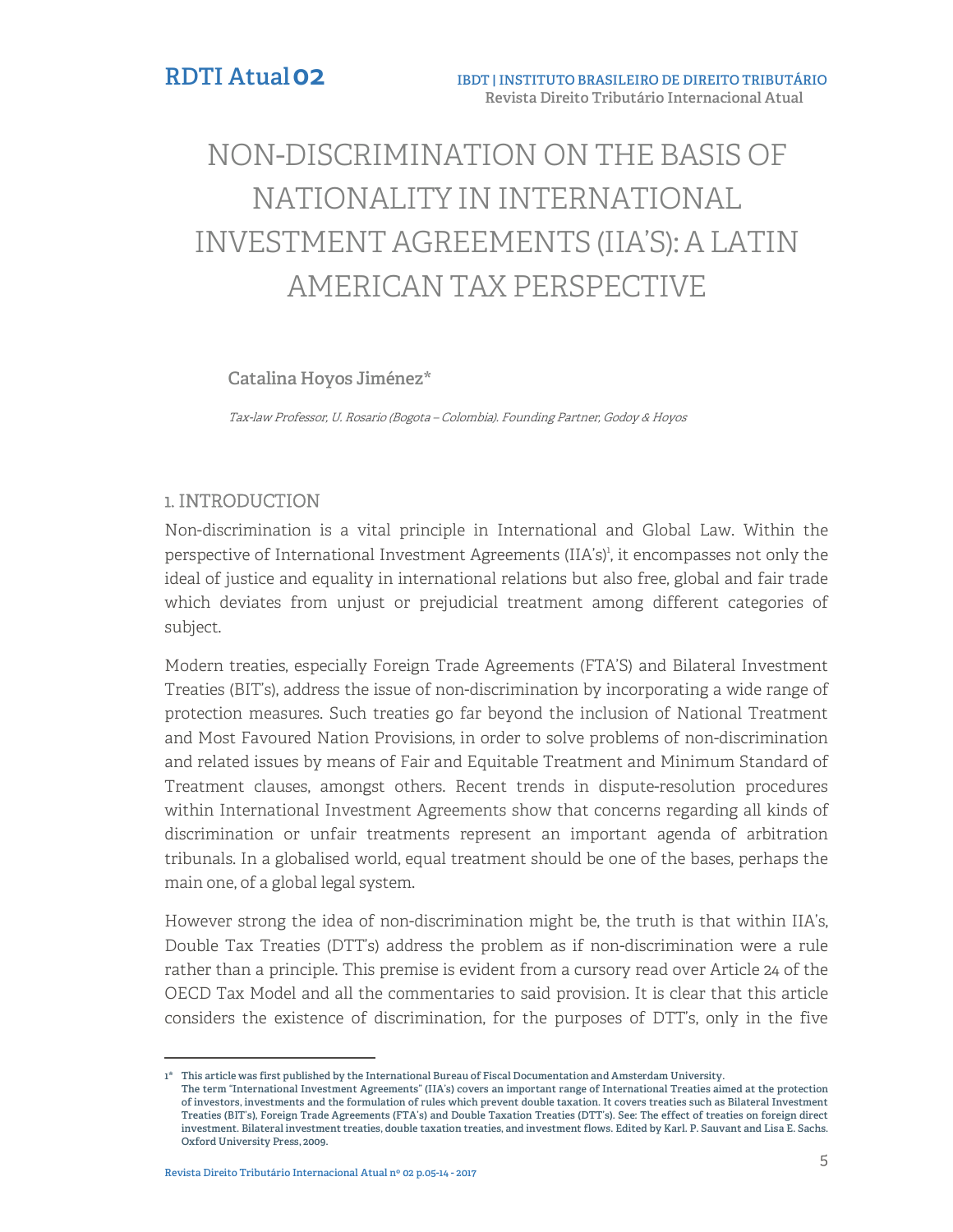accurate cases described within. Other cases of discrimination which do not match the scope of the rule appear to be unprotected, unless other rules are applicable.

The approach of DTT's to non-discrimination is  $-$  considering the problem from the general perspective of IIA's – rather disappointing. Most studies of investments and trade, including Global Administrative Law<sup>2</sup>, focus on aiming for equality in treatment and taking a strong position towards any type of discrimination. Within IIA's, BIT's and FTA's are in general very clear with respect to this point. In the end, the purpose is to eliminate legal arbitrages and, by and large, to spread measures which assure competitiveness and fair-and-equal conditions for trade, not to mention the growing concern over consumer protection. In this context, it is paradoxical that BIT's and FTA's take far stronger positions over the problem of discrimination than those taken by DTT's. Ultimately, they are all part of the gender of IIA's and the common situation is that the negotiation of a DTT is accompanied by the negotiation of a BIT or an FTA.

This idea of a "rule" of non-discrimination, rather than a principle, is indeed very controversial, particularly in developing-world countries. History shows that some of them have not entirely adopted the general concept of equal treatment between aliens and locals, even given the existence of international agreements, and sometimes it seems that deep down these countries have the unconscious (or very conscious) idea of "no taxation without discrimination"<sup>3</sup> . Some Latin American countries provide for with holdings of income taxes for overseas payments that exceed 30% or even 35% of the gross payment, especially in sectors which focus on technology transfers. Inflammatory speeches by some of Latin America's governors, as well as regulations still in force which go back to the 1970's and 1980's, reinforce this idea.

Within this context, non-discrimination is, in fact, a problem and non-discrimination rules which are limited to granting reduced protection to taxpayers represent a challenge. In the following chapters, we will present an overview of the problem in Latin America from a case-law perspective, emphasising problems of Nationality.

# 2. NON-DISCRIMINATION ON THE BASIS OF NATIONALITY IN LATIN AMERICAN COUNTRIES (LATAM): SOME CASES RELATED TO ARTICLE 24.1 OF MODEL TAX CONVENTIONS

The DTT's signed by the LATAM countries generally follow the rule included both in the OECD and UN Tax-Convention Models. Article 24 Section 1 states that "nationals of a contracting state shall not be subjected in the other contracting state to any taxation or any requirement connected therewith, which is other or more burdensome than the

j **2 See: Daniel C. Esty. Good governance at the supranational scale: globalizing administrative law. The Yale Law Journal vol. 115, n. 7 (May 2006). See also, among others, Carol Harlow. Global administrative law: the quest for principles and values. The European Journal of International Law vol. 17, n. 1, Feb. 2006. This article can also be found in Symposium: Global Governance and Global Administrative Law in the International Legal Order. Gus Van Harten et. al. Investment treaty arbitration as a species of global administrative law. The European Journal of International Law vol. 17, n. 1, Feb. 2006.**

**<sup>3</sup> It is very interesting to look at the historical background of International Investment Agreements. See: International investment agreements: key issues. United Nations Conference on Trade and Development, 2004. vol. I.**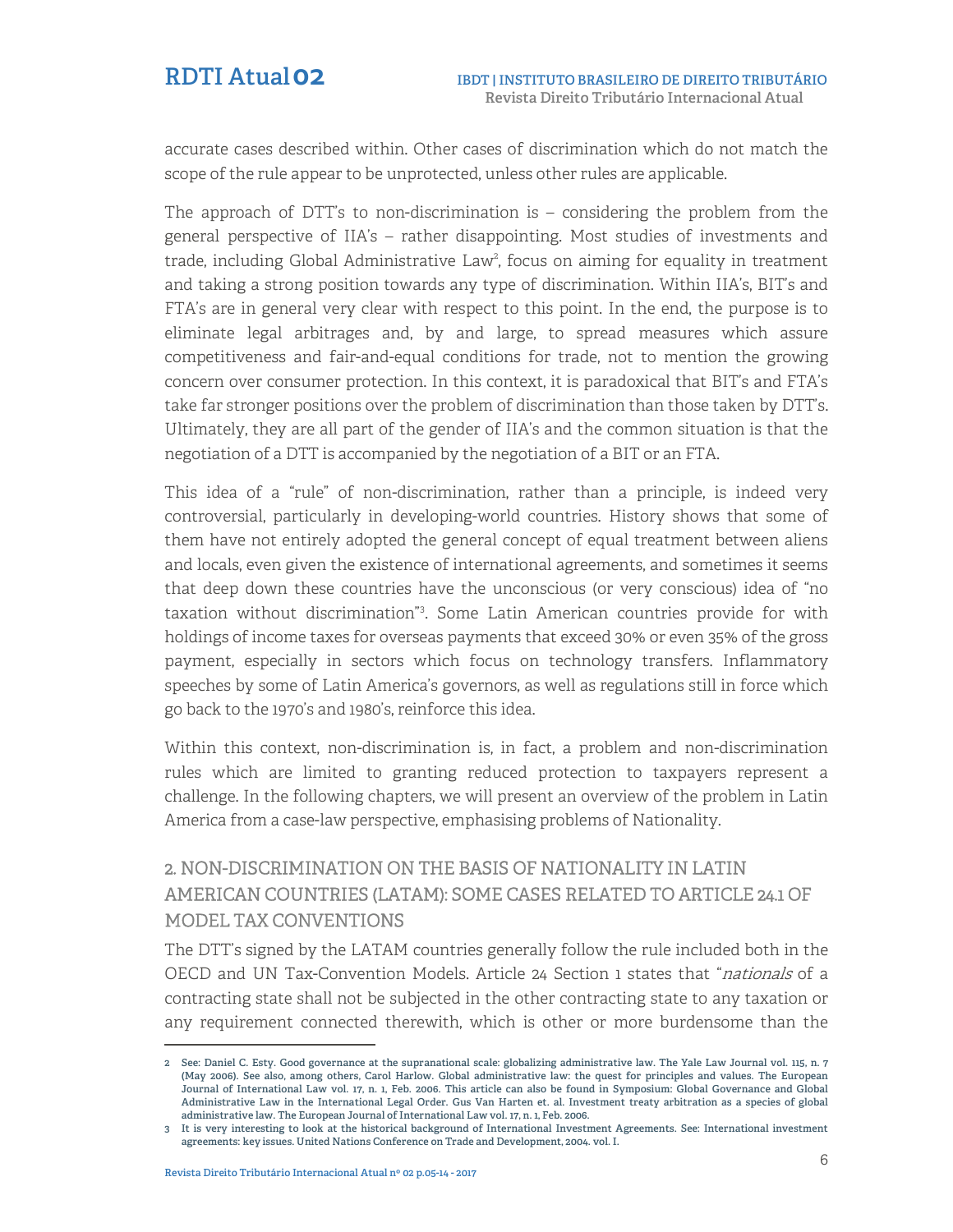taxation and connected requirements to which nationals of that other state in the same circumstances, in particular with respect to residence, are or may be subjected". Almost all the treaties also consider this provision as applying to "persons who are not residents of one or both of the contracting states".

Derived from this rule, there are certain cases in Latin America to be considered. For example, Colombia has a provision stating that the withholding-tax system for overseas payments – which comprises a range of withholding taxes that in some cases can reach 33% of the gross payment – is only applicable to foreign, non-Colombian residents in the case of individuals<sup>4</sup>. If we interpret Article 24.1 in the sense that it also considers nationals of an "X" state having a DTT with Colombia, who are non-residents in Colombia, the discrimination is clear. In fact, Colombian nationals who are non-Colombian residents are not subject to such a system; on the contrary, they are subject to far lower withholding taxes. The discrimination against a national of an "X" state who is non-resident in Colombia is, therefore, evident. However, it is important to mention that the OECD would take a different approach to this case<sup>5</sup>.

The exclusion of Residency from the general non-discrimination rule based upon Nationality according to Article 24.1 is based upon the fact that the majority of states use residence as the criterion to determine income-tax liability, as residents are usually subject to tax on their worldwide income. In other words, a person who is not resident in a state can be, in principle, discriminated against, bearing in mind that they are only liable to tax with respect to certain types of income and, in general, on income sourced in that state<sup>6</sup>. This premise has also been recognised in Latin American case law, as shown, amongst others, in some Mexican and Argentinian decisions<sup>7</sup> . However, Brazil is one case for study since, in some judgements, it is suggested that Article 24.1 implies the prohibition from discriminating also on the basis of Residency. In fact, there is an interesting case in Brazil which involves the DTT between that country and Sweden, in which the point of debate is the possibility for Brazil to apply withholding taxes on dividends to Swedish non-Brazilian residents, taking into account the fact that such withholdings are not applicable to Brazilian residents. In all instances, the position of the different courts has been that this goes against Article 24.1. However, the final decision of

j **4 Some people think that this rule should be read, nowadays, as if it only referred to non-residents, irrespective of whether or not they are Colombian foreign individuals. However, there is no rule that has abrogated this provision and it can be considered as still being in force.**

**<sup>5</sup> Commentary n. 8 to article 24 states that "Similarly, paragraph 1 does not apply where a national of a Contracting State (State R) who is also resident of State R is taxed less favourably on the other Contracting State (State S) than a national of state S residing in a third State… as the two persons are not in the same circumstances with respect to their residence".**

**<sup>6</sup> Sweden – Case HFD 2011 NOT. 99, 30 November, 2011; Netherlands – Case 088/01919, 20th November, 2009 (Supreme Court or Hoge Raad); Netherlands – Case 43.258, 7th of December 2007 (Hoge Raad); South Africa – Case Cohen Brothers Furniture (PTY) Ltd, Aliied Reinsurance Co (PTY) Ltd V. The Minister of Finance and the Commissioner for Inland Revenue, 23 March 1998 (Supreme Court of Appeal); Germany – Case 13 V 2774/03, 22 September 2003 (Finanzgericht Münchenor Tax Court of first instance); New Zealand, Judgement of 16 July, 1973 (Court of Appeal, Wellington).**

**<sup>7</sup> See, for example in Mexico: Juicio de Nulidad n. 12666/98-11\_06-3/99-S2-06-02, Decision of 7 September 1999, Tribunal Fiscal de la Federación. See also in Argentina: case Hoechst A.G. v. DGI Rep. Argentina, regarding the DTT subscribed with Germany: Judgements of "Cámara Nacional Contencioso Administrativo Federal" (26.08.1993), and Supreme Court of Justice of Argentina (28.04.1998), case F-670. See also: case Astillero Ministro Manuel Domecq García S.A. also on a controversy derived from the Alemania – Argentina DTT. Tribunal Fiscal de la Nación, Sala C (07.11.1997).**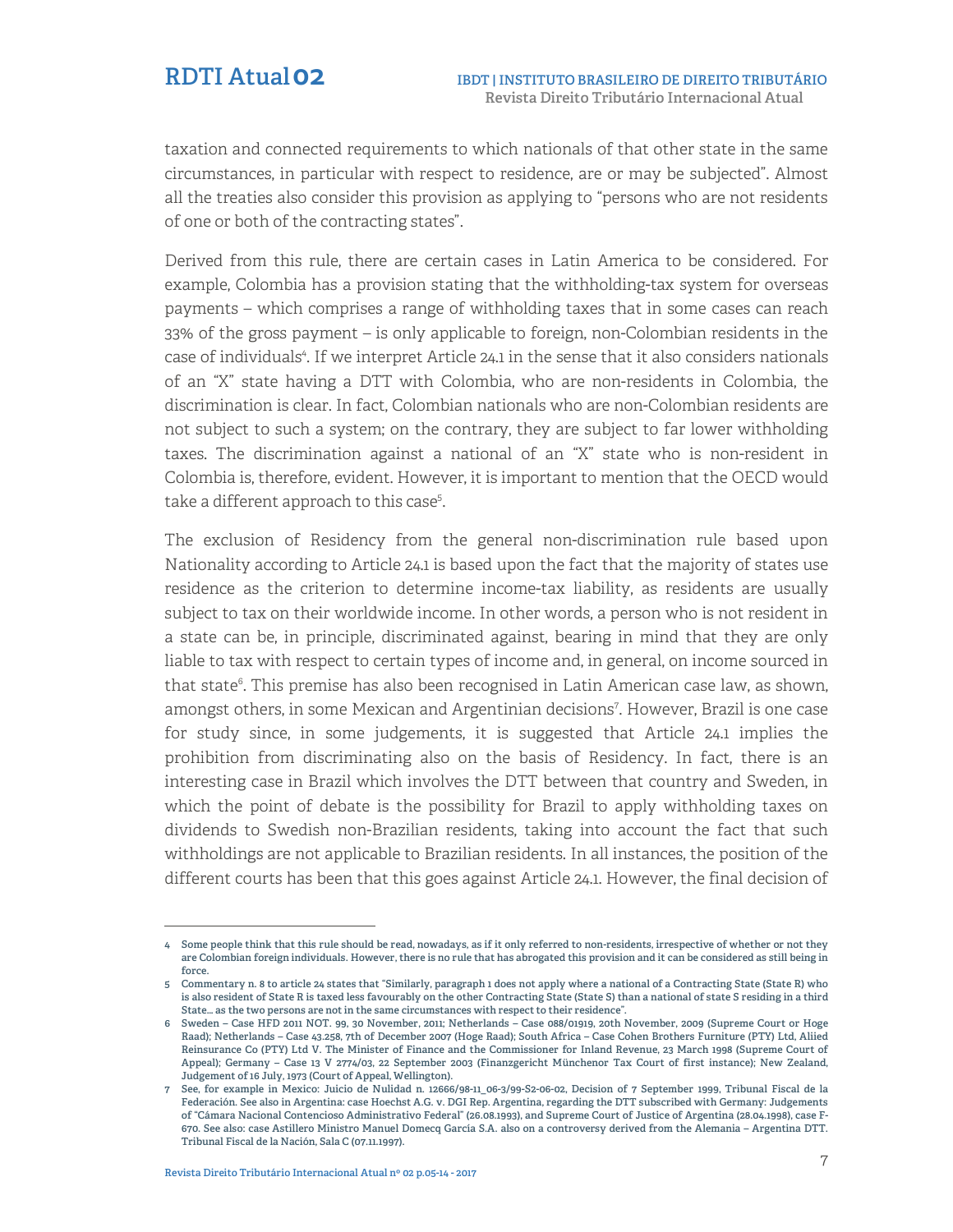the Supreme Court is still pending and perhaps that decision will completely change this view<sup>8</sup>.

This Brazilian position, however, is not completely isolated<sup>9</sup> and opens an important discussion, particularly in countries in which withholding taxes for overseas payments are outrageously high and certainly exceed the notion of "income" which rules the "income-tax" system. If a foreigner, however referred to (non-resident, non-national, alien, etc.), is subject to taxes which certainly exceed their income, this situation should be a question to address under double-tax treaties if the country that exerts its power to tax considers a radically different approach to its own persons, whatever their category (residents, nationals, etc.). This approach is based on the idea that one of the purposes behind avoiding double taxation is certainly to avoid an excess of taxation (if not, the prevention of double taxation would lack real meaning), but also because DTT's should not, in our view, deviate from the general purposes of IIA's. In addition, International Tax Law should not abandon the possibility of condemning potential situations of hidden discrimination which, in many cases, have been built on the basis of "national" considerations<sup>10</sup>.

There are other cases of "hidden" (but clear) discrimination in which the debate on whether they fall under Article 24.1 or not is extremely controversial. Colombia has provisions regulating the so-called "presumptive income" which imply the assumption that taxpayers have a minimum income equal to 3.5% of their net worth in the previous year. In this sense, whenever the real income is less than such presumptive income, taxpayers still have to pay income tax over said presumptive income. However, the law also states that the presumptive-income taxable base can be reduced by the net-worth value of shares possessed in national entities, excluding the possibility of deducting the value of shares possessed in foreign entities. Some academics consider that this provision is only "apparently" discriminatory as it is justified by the fact that national entities are also subject to the presumptive-income tax regime, this measure being a way of preventing the double-economic taxation that would occur if both the shareholder and the company were subject to a tax over the same taxable base. Nevertheless, this argument is very simplistic, as this deduction is given to all taxpayers who participate in Colombian entities, irrespective of whether or not they are subject to presumptive income tax or even regular income tax, amongst other considerations. There might be cases in which the company is not subject to tax at all and its shareholders can still use the prerogative of excluding the net-worth value of the shares they possess in it from the taxable base of their own presumptive income.

j **8 Currently, the case is before the Supreme Court. See: Supreme Court of Justice. RE 460320. Volvo do Brasil Veículos Ltda e outro. Case AC2436. The latest news on this trial is that on 30.09.2014 it was suspended.**

**<sup>9</sup> Something similar occurred in Zimbabwe. See: British American Tobacco V. The Commissioner for Taxes, December 14, 1994 (High Court of Zimbabwe).**

**<sup>10</sup> It is not difficult to demonstrate that taxation systems in developing countries are, in some cases, still based upon the idea of capitalexport and capital-import countries. In my view, it is a consideration which is intrinsically a "national" idea.**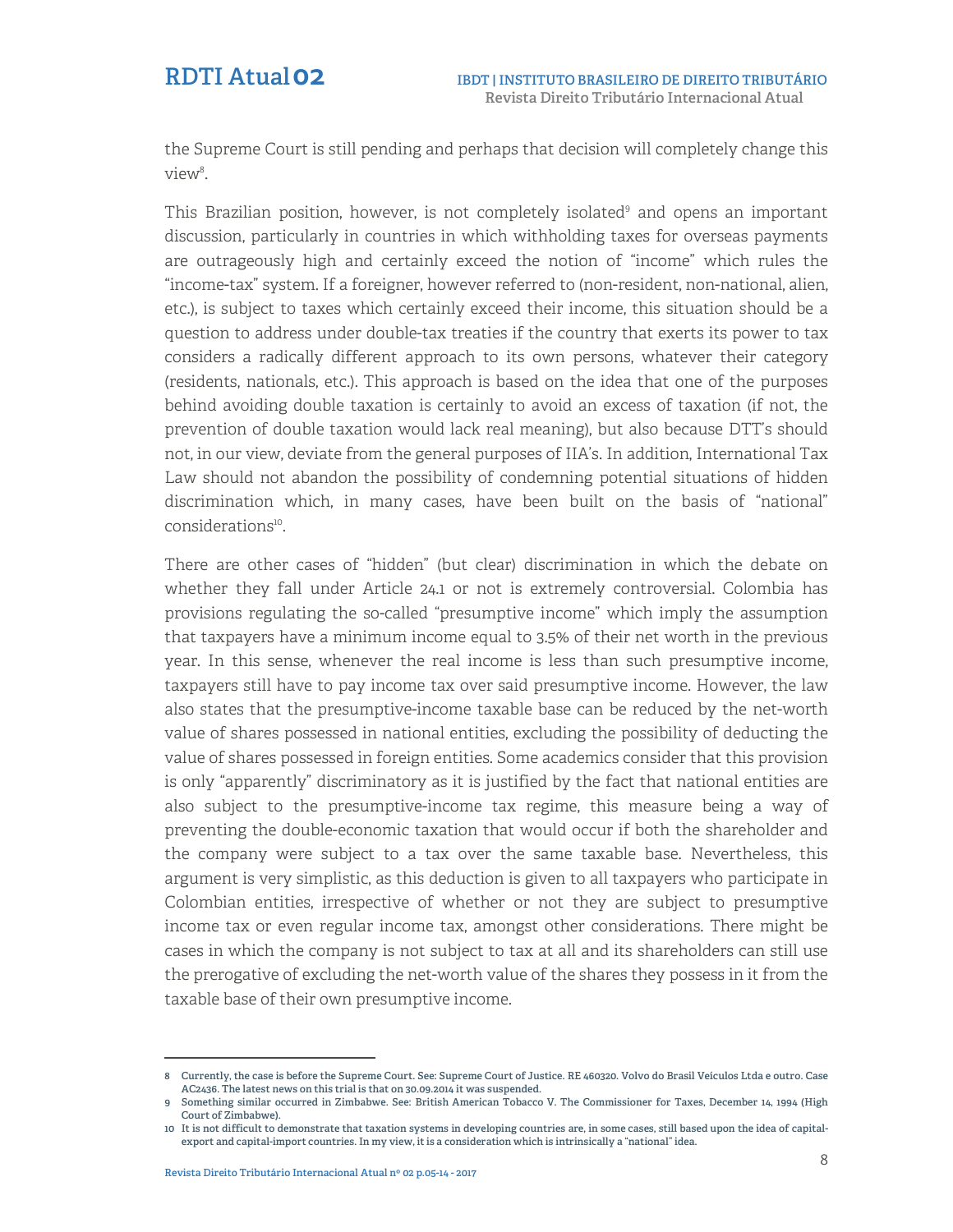The above-mentioned case has been highly controversial in Colombia, although there is no official position on it. In principle, the discrimination implied in the domestic rule does not deal with Article 24.1, as it actually affects the taxation of Colombian-resident entities having investments abroad – a situation apparently not covered by the article. However, assuming a holistic approach, it is arguable that the discrimination also goes against nationals of the other contracting state, even if they are not taxpayers in Colombia. Ultimately, such residents are "subjected" to "requirements connected with taxation in Colombia" (following the wording of Article 24.1) as their wealth is directly incorporated within the tax base of a Colombian resident – something which would not otherwise occur if they were Colombian. From another perspective, DTT's are also, in our view, an instrument to increase (not to decrease) and make feasible the economic flows between contracting states.

This latter case might be comparable to a decision taken by an Italian court stating that the denial of a tax credit to Italian residents investing in foreign companies (in this case, the United States) derived from dividends, was not only against Article 24.1 of the US-Italy Tax Treaty, but also against the fundamental freedoms of European Union law, bearing in mind that Italian residents investing in domestic companies were entitled to such a credit<sup>11</sup>. Whatever the position over these two cases might be, they once again show the limited scope of Article 24.1.

# 3. NON-DISCRIMINATION UNDER THE ANDEAN COMMUNITY LAW AND OTHER DOMESTIC COURTS

Decision 578 of the Andean Community – which is aimed at avoiding the double taxation of income and wealth taxes for taxpayers in Colombia, Peru, Bolivia and Ecuador – has a non-discrimination clause which goes far beyond the scope of Article 24.1 of the Tax Models. In fact, it is closer to National Treatment clauses included in FTA's and BIT's. According to Article 18 of said Decision, member countries shall not grant residents of the other contracting states less favourable treatment than that granted to their own residents, with respect to the taxes covered by the Decision. The Cartagena Treaty<sup>12</sup>, which is the Convention that created the Andean Community, also states in Article 74 that, with respect to domestic taxes of any kind, countries shall grant products which have their origin in other contracting states a treatment no less favourable than that granted to their own products. These provisions have given rise to important decisions taken by both local authorities and tribunals, as well as the Andean Court of Justice<sup>13</sup>.

The Peruvian Tax Administration (SUNAT), for example, has said that, according to Article 18 of Decision 578, an individual covered by said Decision can benefit in full from the rules of taxation of income from employment applicable to Peruvian residents, even

j

**<sup>11</sup> Corte di Cassazione, Case n. 3119, 17 March, 2000.**

**<sup>12</sup> Acuerdo de Integración Subregional Andino or "Acuerdo de Cartagena".**

**<sup>13</sup> Tribunal Andino de Justicia.**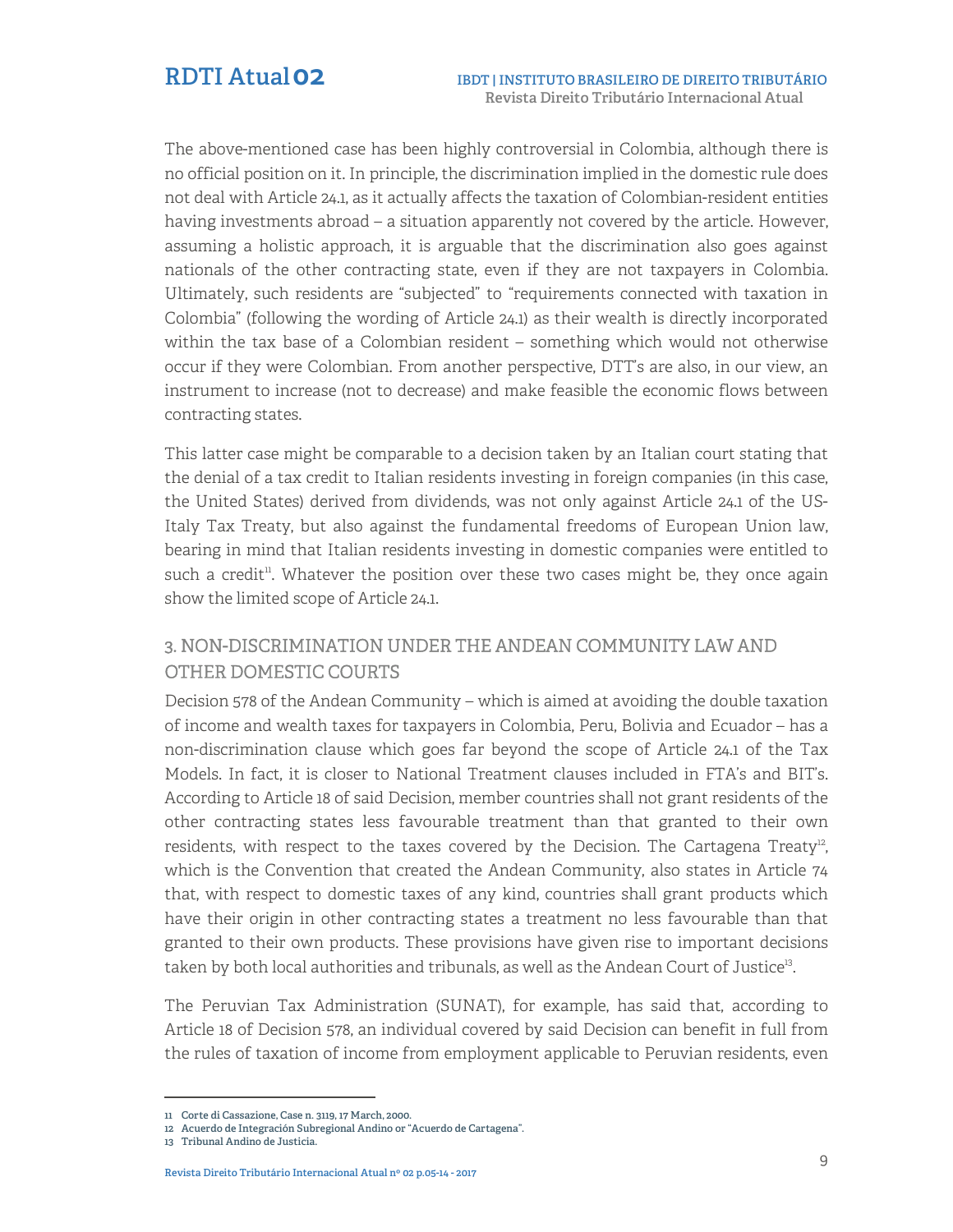if they have not complied with the 183-day term as defined by local regulations for consideration as a Peruvian resident<sup>14</sup>.

Likewise, The Colombian Tax Administration (DIAN) has stated that the importing of goods from countries which belong to the Andean Community or other countries with which Colombia has a trade agreement incorporating a National Treatment Clause, have to be taxed at the same VAT rate as goods produced or marketed in Colombia, irrespective of the domestic laws incorporating higher tax rates<sup>15</sup>.

The power given to the principle of non-discrimination by the Andean Community, however it is ruled<sup>16</sup> (and despite the discredit of said community, particularly in recent years<sup>17</sup>), is demonstrated in a case in which an Andean country had serious grounds for "discriminating" against or, more accurately, creating rules aimed at non-discrimination against its own domestic products. Colombia has local VAT regulations which differentiate "excluded" from "exempted" goods and services, with the result that excluded goods do not give the right to credit the input VAT, while exempted goods do give that right (zero-rated).

Colombia, subsequently, issued Law488/98, which stated that imports of "excluded" goods would be taxed at a rate equivalent to the "implicit VAT" which had to be assumed by local producers or marketers, as a result of not having the right to credit said VAT. This measure, then, was a way of correcting the local law, as it discriminates against its own national producers or marketers, forcing them to bear higher costs, taking into account foreign producers or marketers of equivalent products which are zero-tax-rated as a result of the export. Notwithstanding the above, the authorities of the Andean Community considered that if Colombia had a list of VAT-excluded items, it had to be consistently applied to both local and foreign products, irrespective of its own local-law deficiencies<sup>18</sup>. Colombia, in the end, had to abrogate its legislation, since it also was considered contrary to the compromises taken within the World Trade Organization (WTO).

In other cases, the Andean Court of Justice has taken very strong positions with respect to cases of "hidden discrimination". For example it has condemned, as has the  $WTO^{19}$ , the imposition of taxes over foreign alcoholic beverages (spirits) by countries whose tax rates are based on the degree of alcohol in each spirit or any other characteristics, if it is proven that similar local spirits with lower taxes do not reach the level of alcohol contained in the foreign spirits or otherwise have different characteristics. In these cases, the Court has understood that higher tax rates based simply on alcohol levels or other irrelevant

j

**<sup>14</sup> Informe n. 183-2010-SUNAT/2B0000.**

**<sup>15</sup> DIAN, Ruling 051530, 2003.**

**<sup>16</sup> Either by means of "Non-discrimination", "National Treatment" or "Most Favoured Nation" clauses.**

**<sup>17</sup> Venezuela left the Andean Community some time ago, just to mention an example.**

**<sup>18</sup> Tribunal de Justicia de la Comunidad Andina, Process n. 79-AN-2000.**

**<sup>19</sup> See WTO, case DS 396,403 (European Union and United States against Philippines). For more information about world controversies over spirits, see: "Wines and spirits among members' trade concerns": WTO 2008 News Item, 2 July 2008, found at <http://www.wto.org/english/news\_e/news08\_e/tbt\_2july08\_e.htm>.**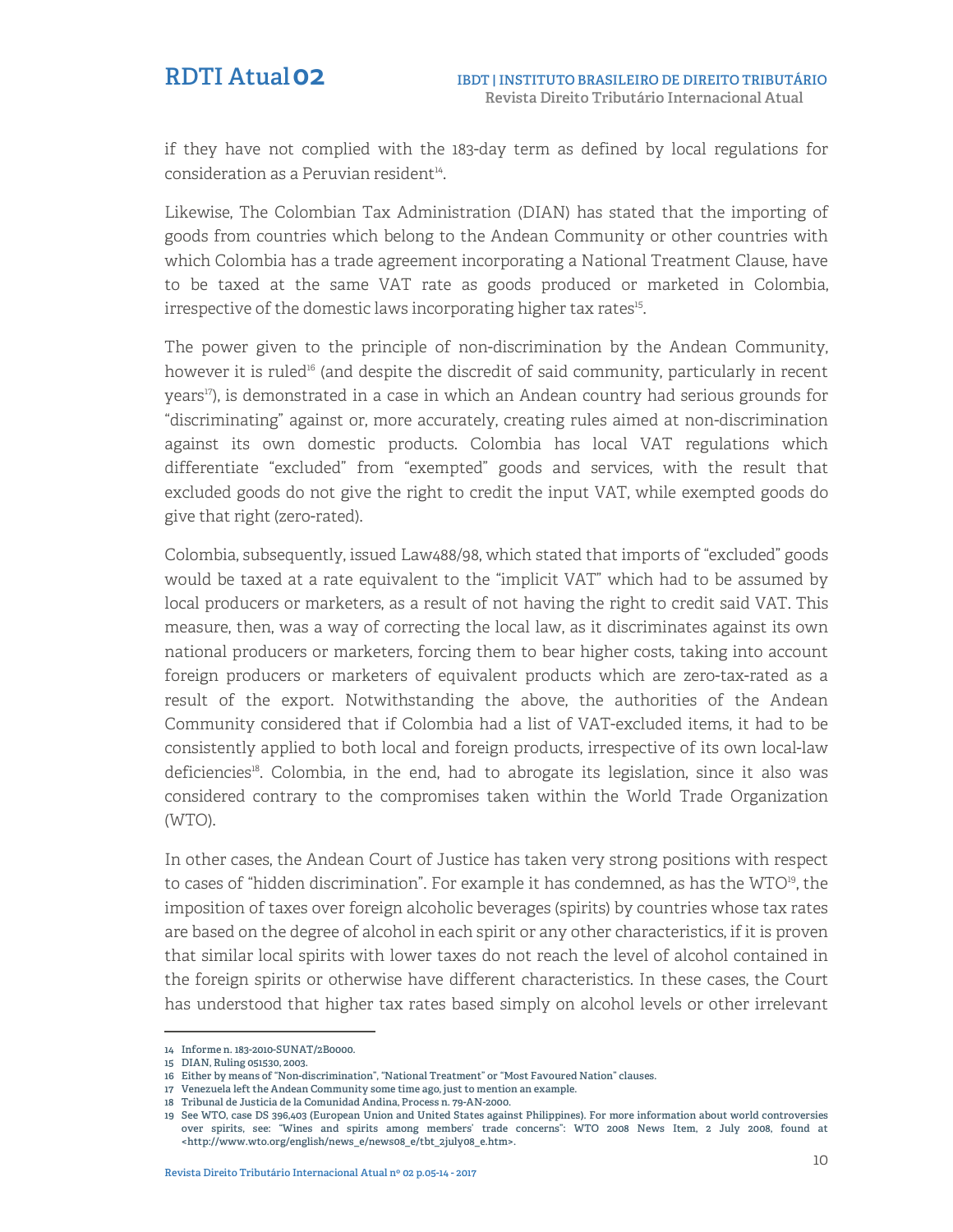characteristics might be the result of a kind of euphemism aimed at dodging the evidence of real discrimination against foreign products<sup>20</sup>. The Colombian Council of State has not shared this view up to now and has stated that imposing taxes based on the alcohol degree of spirits does not in itself show discrimination<sup>21</sup>.

Finally, there are other interesting decisions made by domestic courts which make reference to discrimination on the basis of nationality. The Constitutional Court of Colombia, for example, declared void a provision which allowed the Tax Administration to require migratory authorities to prohibit foreigners from exiting the country, if such persons had not paid their taxes. The Constitutional Court stated that this regulation was against the Constitution, among other considerations, since the measure was not applicable to Colombian nationals, thus violating the principle of equality in taxation $^{22}$ .

# 4. NON-DISCRIMINATION IN BIT'S AND FTA'S

It is surprising to see the influence that, in the last few years, BIT's and FTA's have had over tax controversies. These treaties have ultimately included clauses – probably, in many cases, without realising – which certainly have fiscal effects. They have also resulted in a step forward in consolidating a Global Law<sup>23</sup>, since the mechanisms of dispute resolution contained within their wording have shifted from a state-state approach (closer to the pure and classic notion of International Law) to an investor-state approach (which is closer to the broader notion of Global Law) $^{24}$ , amongst other considerations. This shift in perspective has opened up arbitration procedures to many entities, bodies and individuals now able directly to claim for arbitration, even if they lack the support of the competent authorities of their states. In addition, International Arbitration Treaties have spread the competence of international centres for dispute resolutions, such as  $\text{ICSID}^{25}$ , which in practice are issuing awards in very important areas, including taxation. Unfortunately, for some Latin American countries the interference of arbitration tribunals with their sovereign powers has resulted in their withdrawal from both IIA's and treaties giving jurisdiction to international arbitration tribunals<sup>26</sup>.

It is very difficult to establish a trend amongst BIT's and FTA's as there are more than 3000 agreements around the world which do not follow a set model. In addition, with respect to taxes, these agreements include many possibilities which range from treaties

j **20 See, amongst others: Tribunal de Justicia de la Comunidad Andina, Process 03-AI-97.** 

**<sup>21</sup> Consejo de Estado, Section 4th, Ref: 760012331000200100228 01, Judgement of December 6th, 2012 (Guinness UDV Colombia S.A and others v. Department of Valle del Cauca). See also, Ref: 23001-23-31-000-2000-03659-01 (18633), Judgement of March 22nd, 2013 (Guinness UDV Colombia S.A and others v. Department of Cordoba).**

**<sup>22</sup> Constitutional Court of Colombia, Judgement C-292-08, Exp. D-6931.**

**<sup>23</sup> See: Gus Van Harten et. al. Investment treaty arbitration as a species of global administrative law. Ob. cit.** 

**<sup>24</sup> The OECD approach on arbitration included in the Public Discussion Draft on BEPS Action 14 (Related to "Make dispute resolution mechanisms more effective"), published on 18 December 2014, is again moving away from the latest views of BIT's and FTA's on arbitration. Said OECD approach does not refer to the "taxpayer-state" relationship when talking about arbitration. If BEPS is going to increase the disputes, taxpayers should take a more active role in terms of accessing accurate and prompt dispute-resolution procedures.**

**<sup>25</sup> International Centre for Settlement of Investment Disputes – World Bank.**

**<sup>26</sup> See: R. Polanco Lazo. Is there a life for Latin American countries after denouncing the ICSID Convention? Transnational Dispute Management (www.transnational-dispute-management.com), special issue on "Reform of Investor-State Dispute Settlement: in search for a roadmap", issue 1, Jan. 2014. vol. 11.**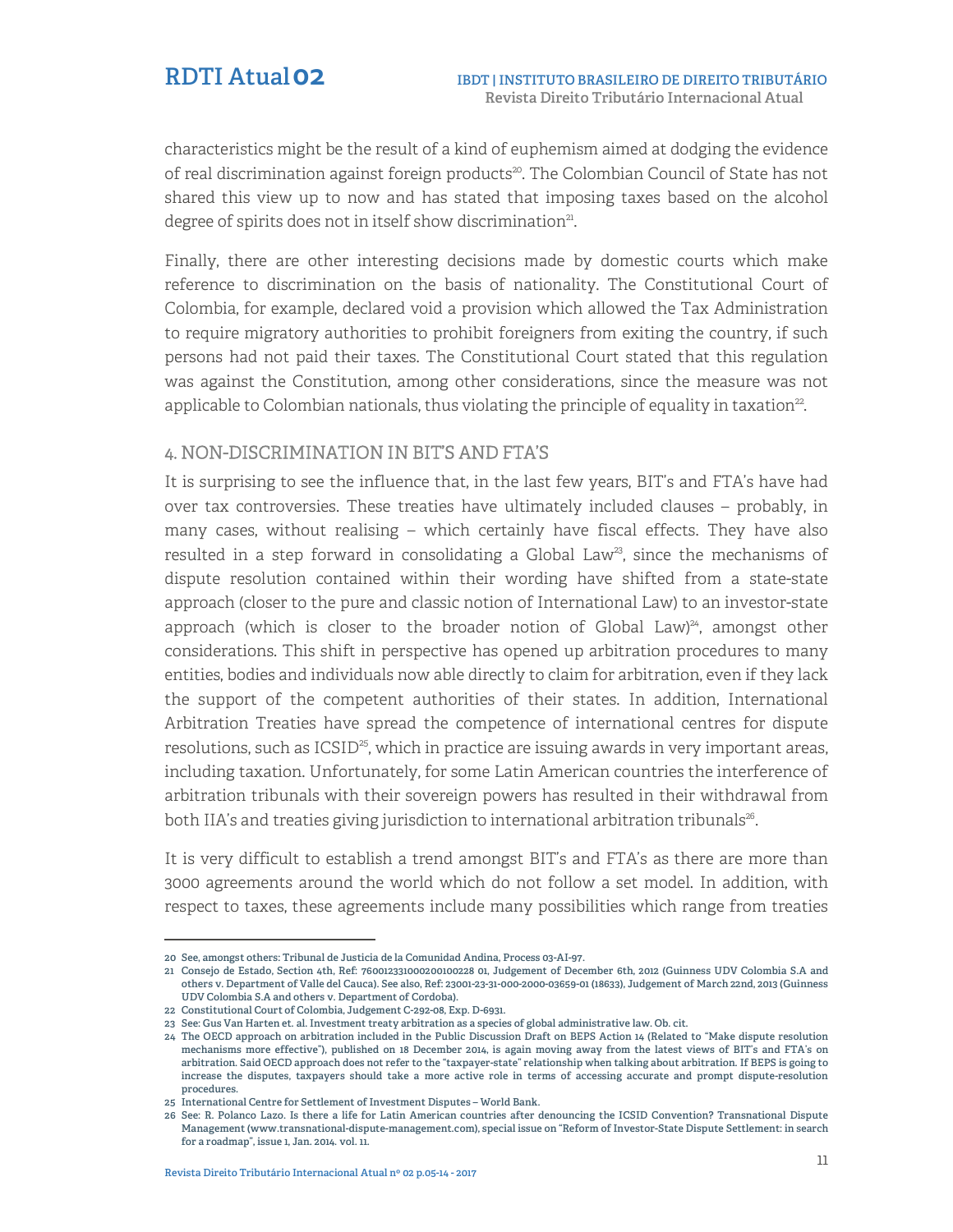which do not mention the tax issue at all (and, therefore, are applied to tax matters to an unlimited degree) to treaties which include general exemption clauses stating the impossibility to applying the treaty to tax matters; within this spectrum, there are treaties which expressly mention the rules which can be extended to said tax matters. However, by and large, said treaties are applicable to tax matters if there is a controversy over expropriation measures.

Nevertheless, all the rules included in these kind of treaties, which in general terms incorporate the compromise of non-expropriation, the obligation to give Fair and Equitable Treatment, the duty of according National Treatment and the obligation to grant Most Favoured Nation Treatment to foreign investors and investments, are closely (if not directly) related to the obligation for states not to discriminate against foreigners.

As a result, BIT's and FTA's have given rise to arbitration awards stating that changes in the regulatory tax framework would be considered as breaches of the duty to grant fair and equitable treatment "in case of a drastic or discriminatory change in the essential features of the transaction"<sup>27</sup>. They have also said that if the ostensible collection of taxes is proven to be part of a set of measures aimed at dispossessing a taxpayer outside the ordinary practices, such measures can be considered expropriatory<sup>28</sup>. Moreover, we find statements regarding general anti-avoidance rules (GAAR's) stating that "to characterise behaviour as violating a broad concept of good faith when a taxpayer adopts behaviour precisely to take advantage of tax benefits created with the intention of inducing the corresponding conduct seems extraordinary. It is hard to see why the taxpayer should be blamed for the generosity of those benefits… The Tribunal is unpersuaded… if there are two options, both of which have the same economic substance, the taxpayer is entitled to choose between these options. In other words, the option is exclusively tax driven $\mathbb{Z}^2$ .

With respect to the application of non-discrimination rules based on nationality in Latin America, IIA case law has been rich in content, though controversial.

Marvin Feldman v. Mexico<sup>30</sup>, for example, was a famous case regarding the application of tax laws by said country to the export of tobacco by a company owned and controlled by an American citizen. The claimant alleged that, contrary to the situation of local companies, Mexico refused to rebate excise taxes applied to cigarette exports. The situation was, in general terms, a "de facto" discrimination as the truth was that other similar local exporters were not legally entitled to the rebates either. Even though the law itself did not discriminate, those local exporters had actually been granted such benefits, unlike the treatment given to the claimant. The Tribunal, after several considerations, said that under the North American Free Trade Agreement (NAFTA) it was clear that the

j

**30 ICSID case n. ARB(AF)/99/1.**

**<sup>27</sup> Toto Construzioni GeneraliS.p.A. v. Republic of Lebanon (ICSID Case n. ARB/07/07/12).** 

**<sup>28</sup> Quasar de Valores SICA S.A. v. Russia. Arbitration Institute of the Stockholm Chamber of Commerce, July 20th 2012.**

**<sup>29</sup> Ibidem.**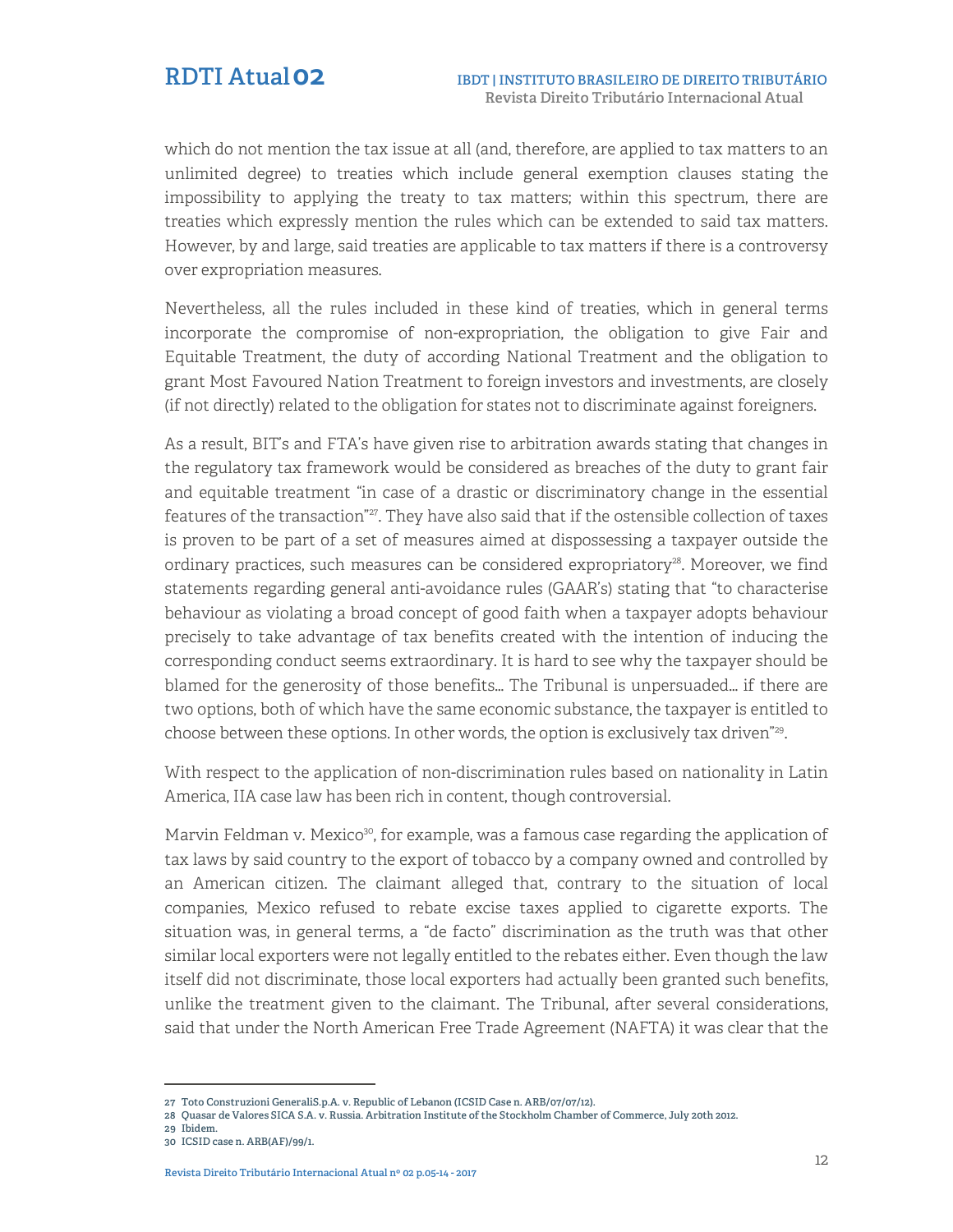Treaty protected not only "de jure" but also "de facto" discrimination and condemned Mexico for its behaviour towards the taxpayer<sup>31</sup>.

In Occidental v. Equador, the debate centred on the legitimacy which Equador had to pass an interpreting law stating that oil and gas companies were not entitled to VAT refunds on their exports, since such treatment was only allowed for "producers". According to the law, as oil and gas "is not produced" but "extracted", these kinds of companies had no right to VAT refunds. In the Tribunal's view, amongst other considerations, Equador violated its duty to grant foreigners a treatment no less favourable than that given to its own nationals. The Tribunal found that other local companies in similar situations, such as exporters of flowers, were being refunded with VAT, unlike Occidental. The Tribunal also implied that it was quite obvious that companies engaged in the oil and gas business were primarily foreign<sup>32</sup>.

Similar considerations have been taken into account with respect to other measures taken by Equador, which became famous in the oil and gas industry for imposing windfall taxes on these companies. The philosophy of such taxes is to regulate the "extraordinary income" perceived by oil and gas companies as a consequence of the increase in the foreign price of petrol. Equador, therefore, decided to impose a tax of 50%, which then increased to 99%, over said extraordinary earnings. With respect to this situation, some Tribunals have considered this measure as expropriatory and contrary to their obligation to grant National Treatment<sup>33</sup>.

## 5. CONCLUSIONS

j

International law is permanently addressing the ideal of non-discrimination and taxpayers have several tools to challenge unequal or unfair treatments resulting from the issuing or implementing of tax regulations. IIA's have evolved in a way in which it is certainly unacceptable to discriminate against aliens as opposed to nationals.

However, within various IIA's, the approach to the principle of non-discrimination is completely different – perhaps the opposite, up to a certain point. Within the context of DTT's, non-discrimination appears as a rule rather than a principle. This is the result of the wording of Article 24 of Model Tax Conventions, which reduces the hypothesis of discrimination to those accurately described by said rule. In spite of some tribunals having intended to broaden the interpretation of Article 24, it is certainly narrow.

**<sup>31</sup> The award states that "Also, given that this is a case of likely de facto discrimination, it does not matter for purposes of Article 1102 whether in fact Mexican laws authorizes SHCP to provide EPS rebates to persons who are not formally IEPS taxpayers and do not have invoices setting out the tax amounts separately, as has been required by the IEPS law consistently since at least 1987 and perhaps earlier."**

**<sup>32</sup> Final award in the matter of an UNCITRAL arbitration. London Court of International Arbitration Administered Case n. UN 3467, 1st of July, 2004.**

**<sup>33</sup> See, amongst others, ICSID Case ARB/06/11 (Occidental v. Equador), ICSID Case ARB/08/6 (Perenco v. Equador), ICSID Case ARB/08/10 – Settlement between Equador and Repsol, ICSID Case ARB/06/21 – Decision on provisional measures between City Oriente v. Equador.**